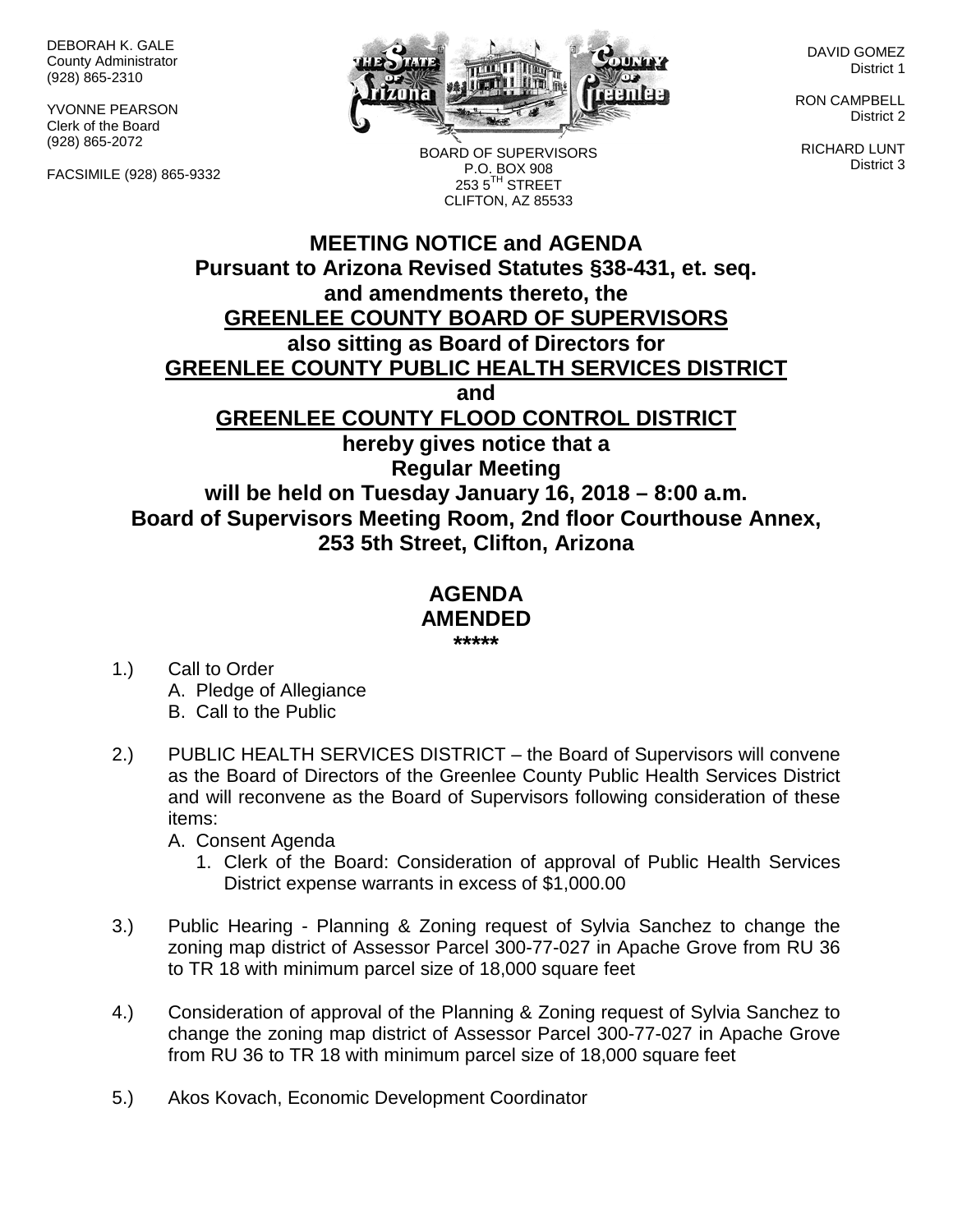- A. Consideration of the Board to approve appraisals of 3 county owned parcels of land.
- B. Economic Development housing update.
- 6.) David Manuz, Public Works Road Department A. Consideration of Fiscal Year 2018 Chip Seal Project Discussion
- 7.) Work Session-Soapbox Wash Bridge Project
- 8.) Work Session-Greenlee County Landfill Operations
- 9). Kay Gale, County Administrator
	- A. Fiscal Year 2018 Financial Update
	- B. Consideration of approval of Greenlee County Deputy Cadet Policy
	- C. County and State budget and legislative issues
	- D. Calendar of Events
- 10.) Consent Agenda
	- A. Clerk of the Board: Consideration of approval of expense warrants in excess of 1,000.00 – Voucher 1048; 1048; 1051; 1052
	- B. Chief Finance Officer: Consideration for approval of general fund loans in the amount of \$151,470.95 to be reimbursed upon receipt of funds: Fund 118 - \$379.24; Fund 139 - \$1,230.41; Fund 195 - \$507.95; Fund 219 - \$132,205.26; Fund 237 - \$17,148.09
	- C. Assessor: Consideration of approval of Employee Transaction Form K. Brashears, part time Clerk I.
	- D. County Sheriff: Consideration of approval of Employee Transaction Form J. Rios, Deputy Cadet; A. Morales, Deputy Cadet.
	- E. Clerk of the Board: Consideration of approval of Resolution 18-01-01 to change signatories on the Greenlee County Warrant Account with National Bank of Arizona.
	- F. Clerk of the Board: Consideration of approval for the renewal Lease Agreement with Pitney Bowes for the Postage machine for five years to be paid monthly payments in the amount of \$382.42 with budgeted general funds.
	- G. Clerk of the Board: Consideration of approval of Governmental Equipment Lease-Purchase Agreement with Caterpillar Financial Services Corporation for the purchase of (1) new 950M Caterpillar Wheel Loader in the amount of \$187,969.00 to be paid in 60 monthly payments with budgeted Debt Services funds.
	- H. County Engineer/Planning Director: Consideration of approval to pay invoices from C & S Engineers, Inc. in the amount of \$16, 758.34 for services rendered March 2017 through November 2017 on Airport Runway Rehabilitation (Drainage & Erosion Control Project to be paid with budgeted Airport Funds.